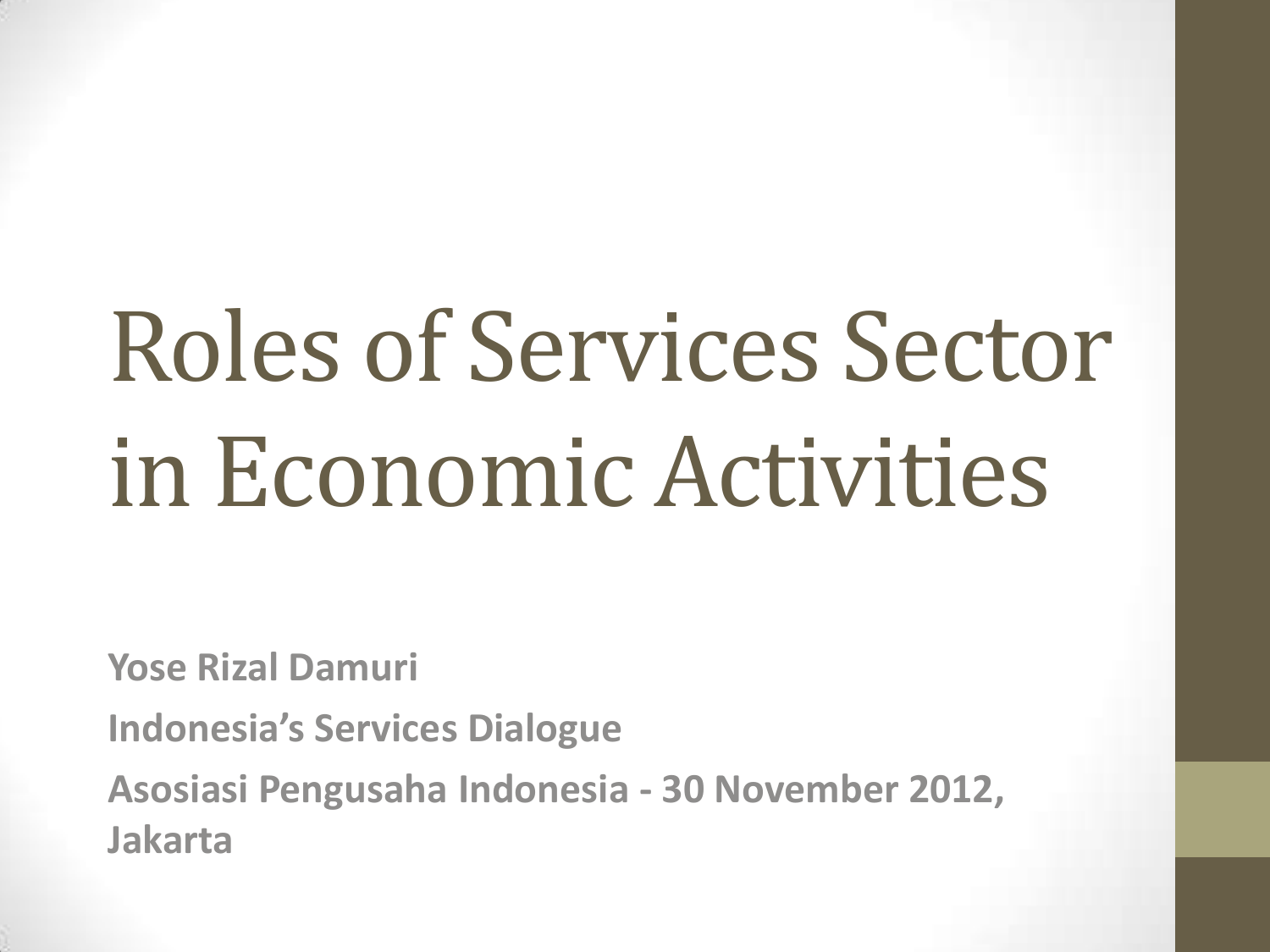#### Introduction

- Services sector is not traditionally seen as a viable engine of growth and employment generation
	- Historically seen to be relatively jobless growth, in particular in the developing countries
- Recent studies on services and economic development shows that services sector is becoming more important in economy
	- Productivity in this sector has accelerated faster than other sectors, including in many developing countries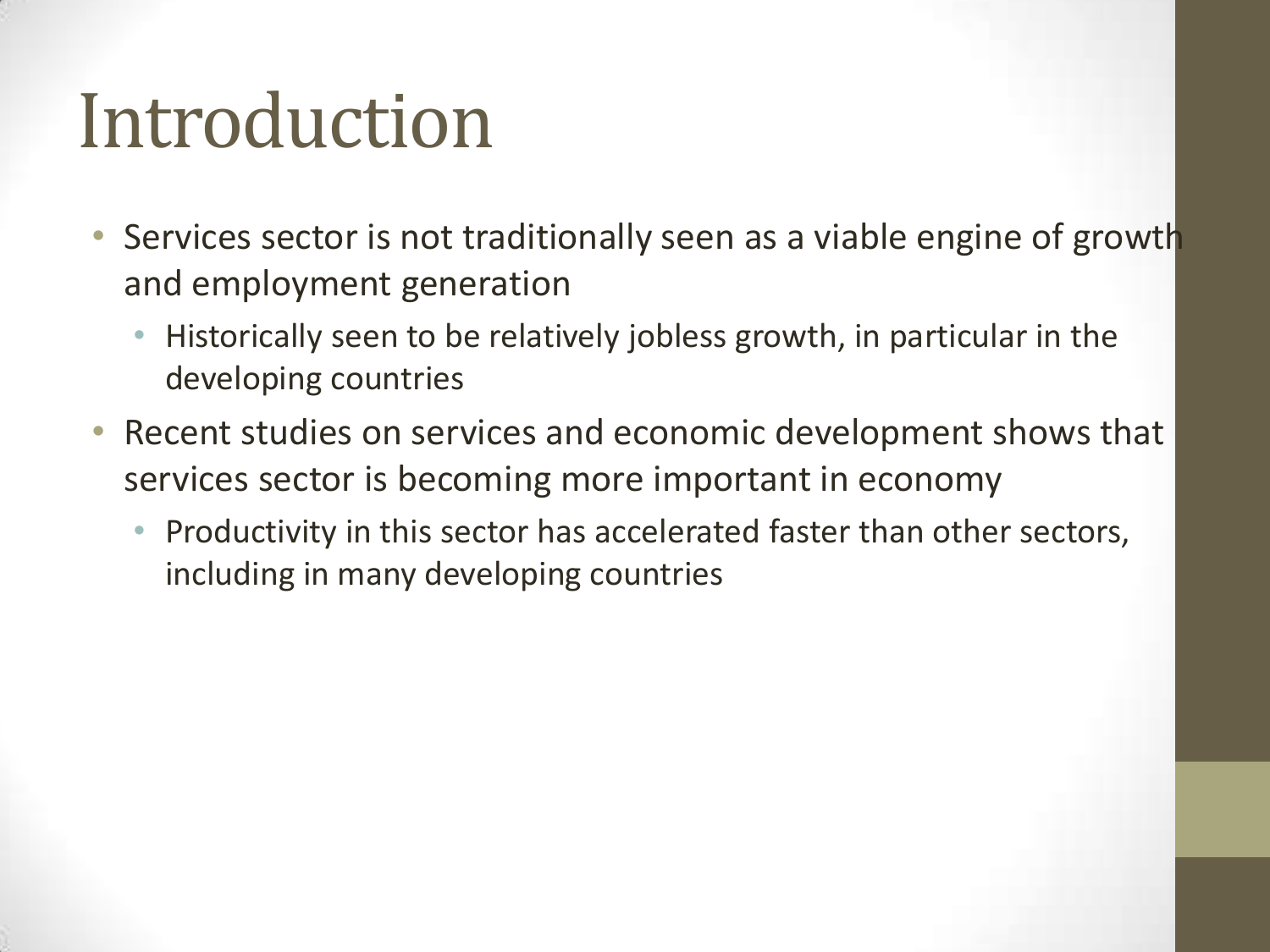#### Two Importance of Services

Services as production sectors

- Value added
- Employment
- Exports

#### Services as inputs

- Inputs to other sectors of production
- Providing basic socio-economic needs to population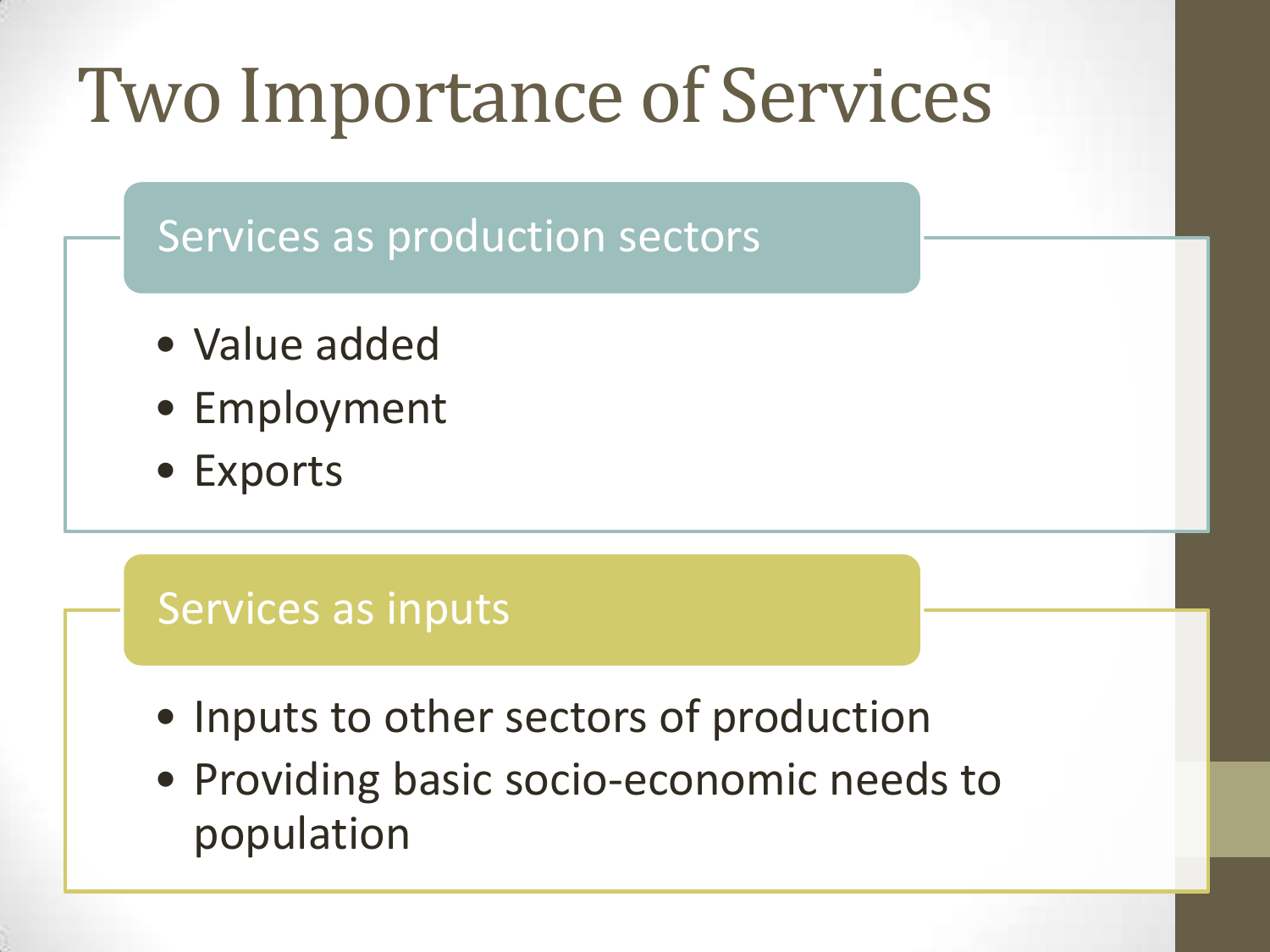#### Services Sector in Economy



Source: WDI 2010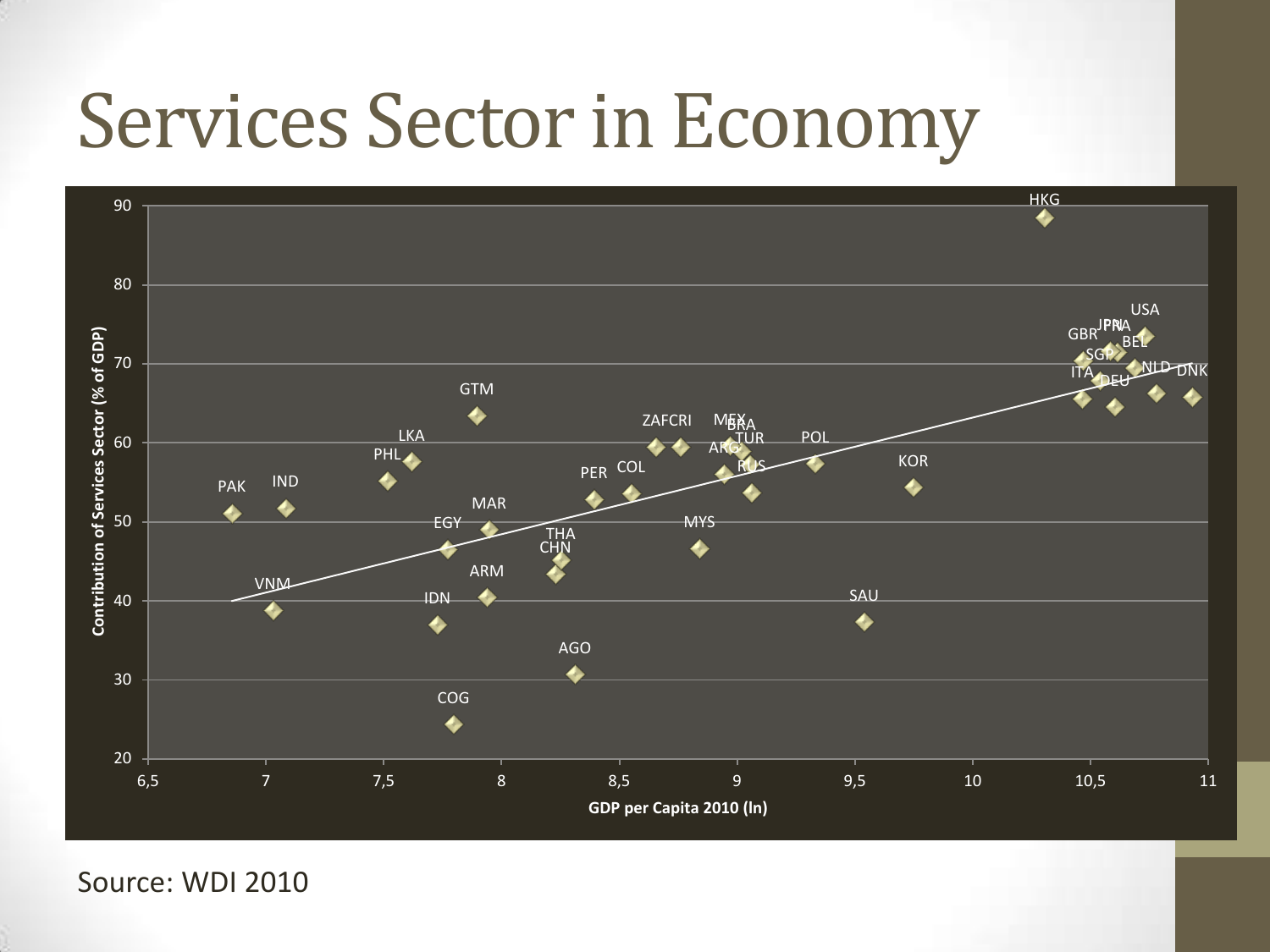### Services in Indonesia's Economy

|                       | <b>Growth Rates</b> |                     | % of Services<br>Output $(\% )$ |       | Share of GDP<br>$\left(\frac{0}{0}\right)$ |       |
|-----------------------|---------------------|---------------------|---------------------------------|-------|--------------------------------------------|-------|
|                       |                     | 2000-2005 2005-2010 | 2000                            | 2010  | 2000                                       | 2010  |
| Construction          | 6.0                 | 7.4                 | 12.5                            | 12.4  | 5.5                                        | 6.5   |
| Trade                 | 5.4                 | 6.2                 | 36.7                            | 33.2  | 16.2                                       | 17.3  |
| Transport             | 7.0                 | 4.8                 | 7.6                             | 7.0   | 3.4                                        | 3.7   |
| Communications        | 17.1                | 22.7                | 3.0                             | 11.0  | 1.3                                        | 5.8   |
| Financial services    | 6.7                 | 6.3                 | 18.9                            | 18.3  | 8.3                                        | 9.5   |
| Government            | 1.2                 | 4.6                 | 11.4                            | 7.7   | 5.0                                        | 4.0   |
| Private and Community | 7.4                 | 7.2                 | 9.9                             | 10.4  | 4.3                                        | 5.4   |
| All Services          | 5.6                 | 7.3                 | 100.0                           | 100.0 | 44.0                                       | 52.2  |
| All Sectors           | 4.6                 | 5.0                 |                                 |       | 100.0                                      | 100.0 |

Aswicahyono and Manning (2012)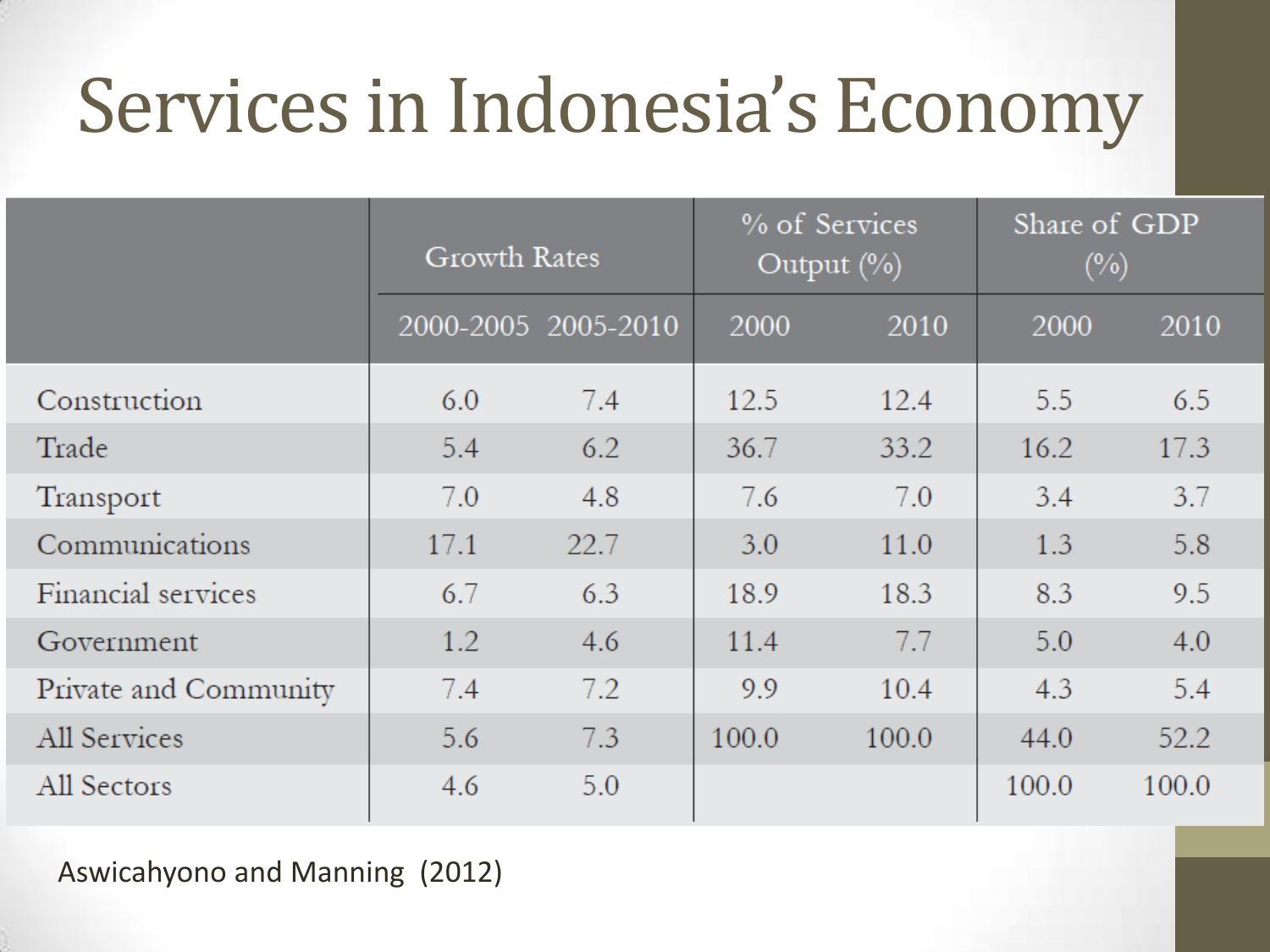#### Exports of Services

|                                  | <b>Exports</b> | Annual $\Delta\%$ | <b>Imports</b> | Annual $\Delta\%$ |
|----------------------------------|----------------|-------------------|----------------|-------------------|
| Transport                        | 2665           | 2.4               | $-8673$        | 0.6               |
| <b>Travel</b>                    | 6958           | 4.6               | $-6395$        | 4.7               |
| Communications                   | 1126           | 0.2               | $-547$         | $-0.4$            |
| Construction                     | 520            | 1.3               | $-592$         | $-5.0$            |
| Insurance                        | 22             | 0.0               | $-1153$        | 11.6              |
| <b>Financial services</b>        | 332            | 6.1               | $-450$         | 2.7               |
| Computers, information           | 114            | $-0.3$            | $-585$         | $-0.2$            |
| Royalties, licenses              | 60             | 0.0               | $-1616$        | 6.4               |
| <b>Other business</b>            | 4309           | 5.3               | $-5456$        | 0.7               |
| Personal, cultural, recreational | 104            | 3.5               | $-133$         | 0.7               |
| Government                       | 555            | 2.7               | $-490$         | 8.4               |
| Total                            | 16765          | 3.8               | $-26090$       | 2.0               |

Bank Indonesia, Balance of Payments Statistics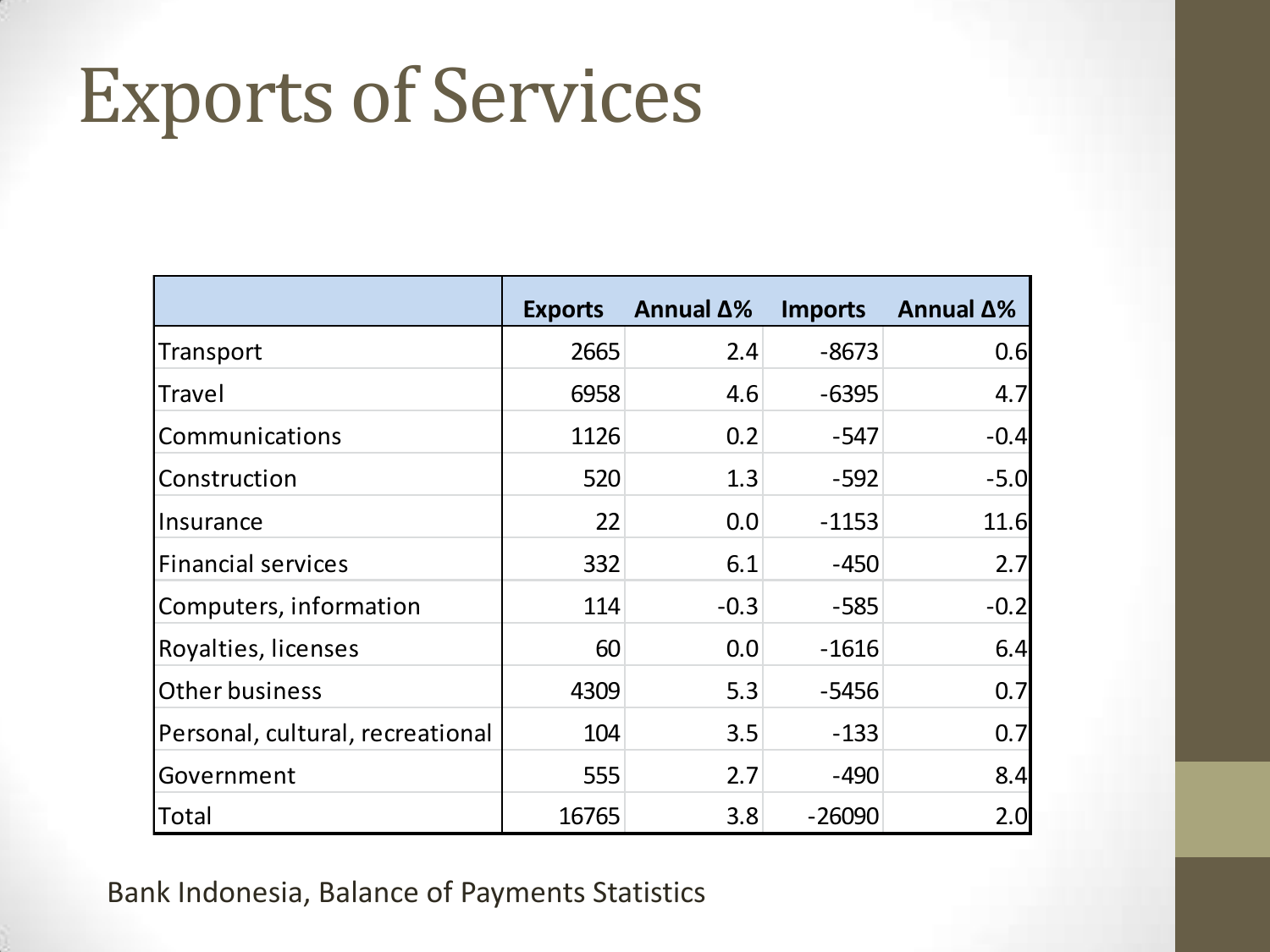#### Services in Other Production **Sectors**



Aswicahyono and Manning (2012)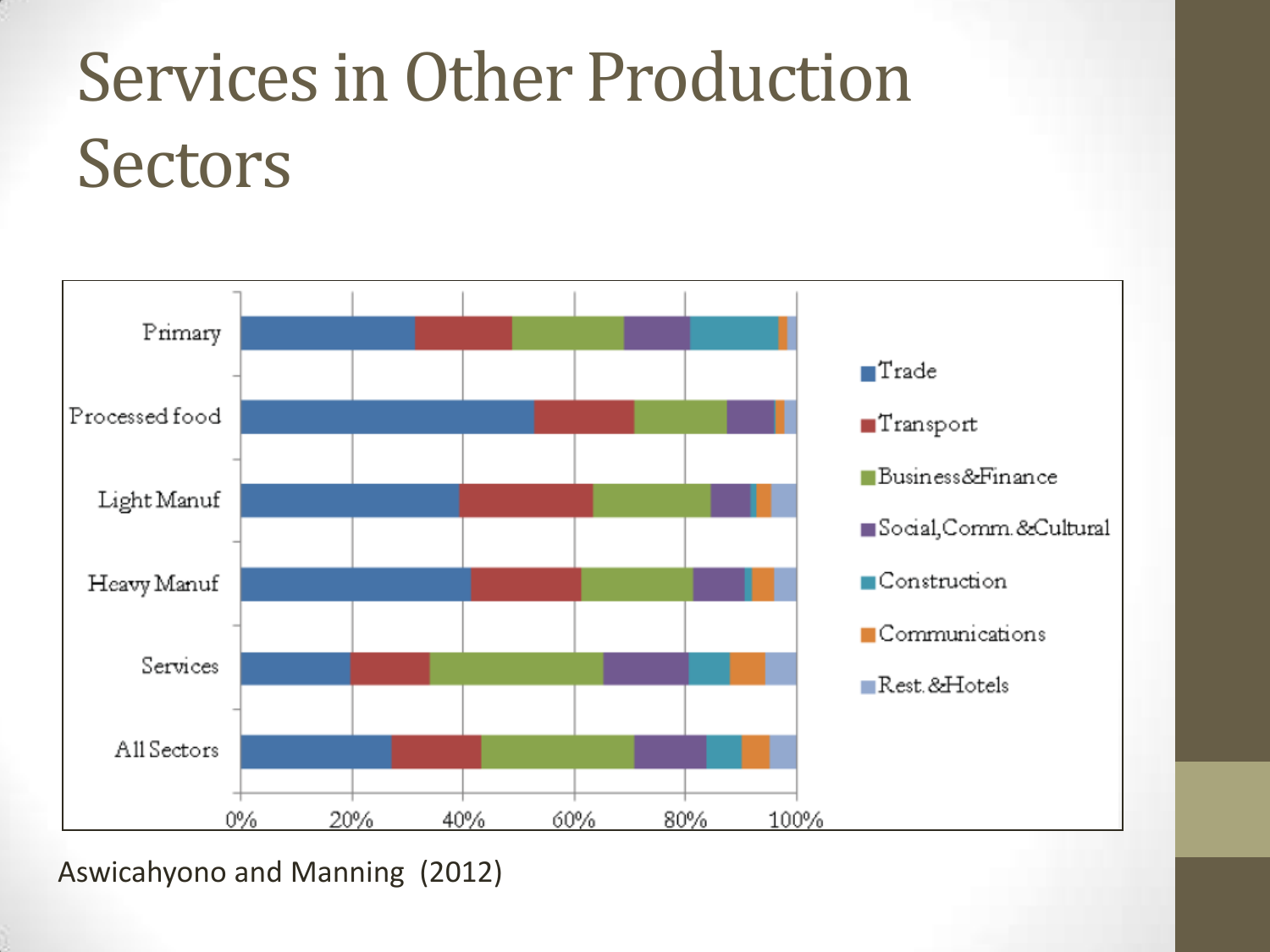# Services Sector Inputs in Exports

- Statistics on Trade in services undermines the importance of services in trade
	- Services contributes to 16% of the value of exported output
	- Trade and business services are the main inputs to exports
	- Transport services are also quite important

| <b>Sector</b>                               | <b>Contributions (%)</b> |  |  |  |
|---------------------------------------------|--------------------------|--|--|--|
| <b>Trade</b>                                | 3.79                     |  |  |  |
| Real Estate and<br><b>Business Services</b> | 2.79                     |  |  |  |
| <b>Transport Services</b>                   | 2.24                     |  |  |  |
| <b>Financial</b><br><b>Intermediaries</b>   | 2.19                     |  |  |  |
| Communication                               | 0.73                     |  |  |  |
| Services allied to<br>transport             | 0.50                     |  |  |  |
| <b>Other Services</b>                       | 3.60                     |  |  |  |
| <b>Total Services Inputs</b>                | 15.83                    |  |  |  |
| <b>Input Output Table 2005</b>              |                          |  |  |  |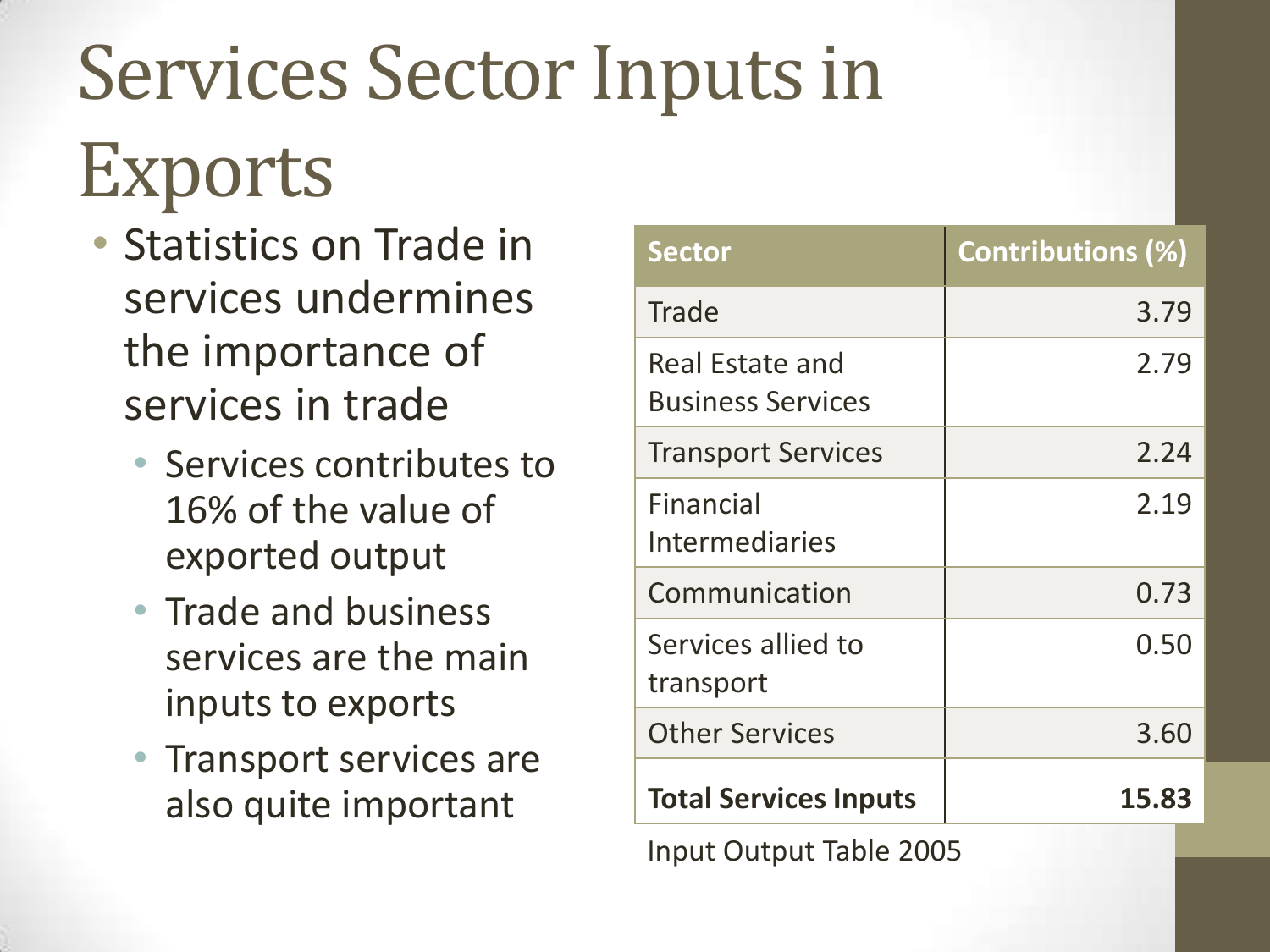## Transportation and Distribution

- Inefficient transportation results to higher cost of distribution
- Poor services sector leads to inefficiency and high cost economy.
	- High distribution margins, meaning higher price of goods
- Reduce the ability for price transmission
	- Price shock in Papua, do not trigger arbitrage from other parts of Indonesia



Input Output Table 2005